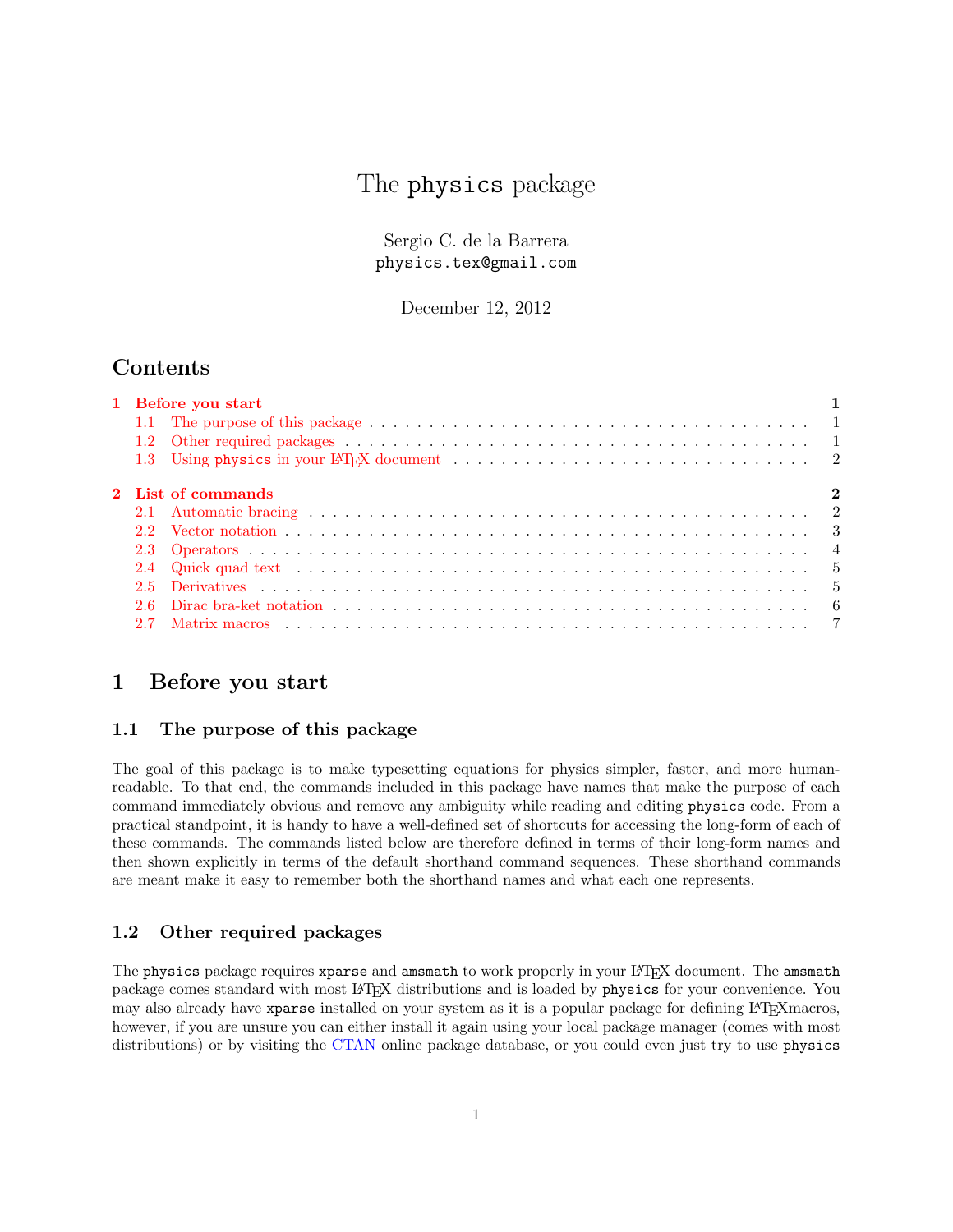without worrying about it. Many modern LATEX compilers will locate and offer to download missing packages for you.

#### <span id="page-1-0"></span>1.3 Using physics in your LAT<sub>E</sub>X document

To use the physics package, simply insert \usepackage{physics} in the preamble of your document, before \begin{document} and after \documentclass{class}:

```
\documentclass{class}
...
\usepackage{physics}
...
\begin{document}
content...
\end{document}
```
# <span id="page-1-1"></span>2 List of commands

## <span id="page-1-2"></span>2.1 Automatic bracing

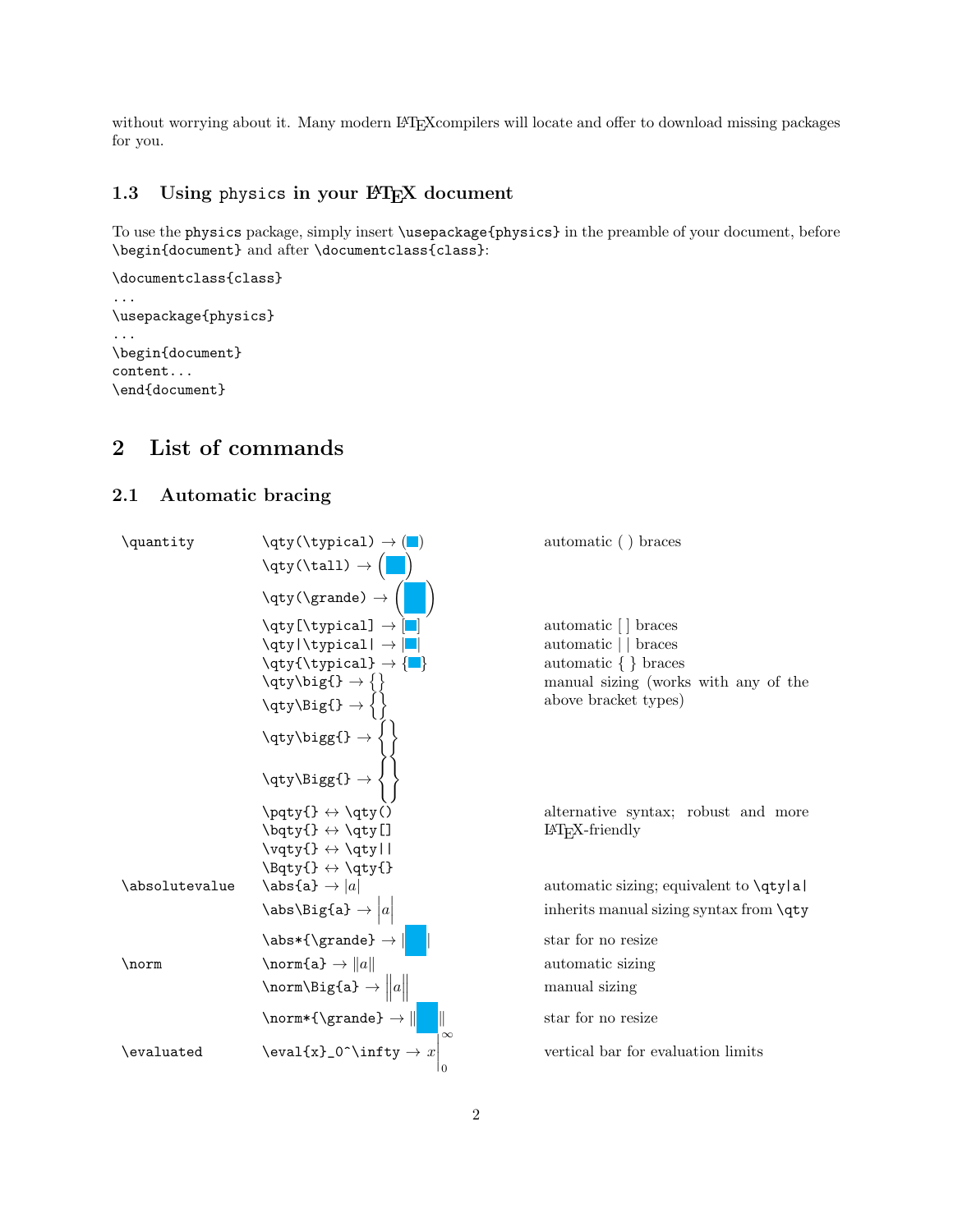\eval(x|\_0^\infty → x ∞ 0 alternate form \eval[x|\_0^\infty → x ∞ 0 alternate form \eval[\venti|\_0^\infty → "  ∞ 0 automatic sizing \eval\*[\venti|\_0^\infty → ∞ 0 star for no resize \order \order{x^2} → O x 2 order symbol; automatic sizing and space handling \order\Big{x^2} → O x 2 manual sizing \order\*{\grande} → O( ) star for no resize \commutator \comm{A}{B} → [A, B] automatic sizing \comm\Big{A}{B} → h A, Bi manual sizing \comm\*{A}{\grande} → [A, ] star for no resize \anticommutator \acomm{A}{B} → {A, B} same as \poissonbracket \poissonbracket \pb{A}{B} → {A, B} same as \anticommutator

# <span id="page-2-0"></span>2.2 Vector notation

The default del symbol  $\nabla$  used in physics vector notation can be switched to appear with an arrow  $\vec{\nabla}$  by including the option arrowdel in the document preamble  $\rightarrow$  \usepackage[arrowdel]{physics}.

| \vectorbold   | $\forall$ b{a} $\rightarrow$ a                                                                                                                                                 | upright/no Greek                                          |
|---------------|--------------------------------------------------------------------------------------------------------------------------------------------------------------------------------|-----------------------------------------------------------|
|               | \vb*{a},\vb*{\theta} $\rightarrow a, \theta$                                                                                                                                   | italic/Greek                                              |
| \vectorarrow  | $\forall$ va{a} $\rightarrow$ $\vec{a}$                                                                                                                                        | $upright/no$ Greek                                        |
|               | \va*{a}, \va*{\theta} $\rightarrow \vec{a}, \vec{\theta}$                                                                                                                      | italic/Greek                                              |
| \vectorunit   | $\forall$ u{a} $\rightarrow$ â                                                                                                                                                 | $upright/no$ Greek                                        |
|               | \vu*{a}, \vu*{\theta} $\rightarrow \hat{a}, \hat{\theta}$                                                                                                                      | italic/Greek                                              |
| \dotproduct   | $\forall$ dot $\rightarrow \cdot$ as in $\mathbf{a} \cdot \mathbf{b}$                                                                                                          | note: $\dagger$ is a protected T <sub>F</sub> X primitive |
| \crossproduct | $\csc \rightarrow x$ as in $a \times b$                                                                                                                                        | alternate name                                            |
|               | $\{cp \rightarrow \times \text{ as in } a \times b\}$                                                                                                                          | shorthand name                                            |
| \gradient     | \grad $\rightarrow \nabla$                                                                                                                                                     |                                                           |
|               | $\sqrt{\Psi} \rightarrow \nabla \Psi$                                                                                                                                          | default mode                                              |
|               | $\sqrt{\text{grad}(\Psi + \mathbf{L})} \rightarrow \nabla(\Psi + \mathbf{L})$                                                                                                  | $long-form$ (like $\qquad$ y but also handles<br>spacing) |
|               | \grad[\Psi+\tall] $\rightarrow \nabla \Psi +$                                                                                                                                  |                                                           |
| \divergence   | $\backslash \text{div} \to \mathbf{\nabla \cdot}$                                                                                                                              | amsmath symbol $\div$ renamed<br>note:<br>\divisionsymbol |
|               | $\div\{\v{v}{a}\}\rightarrow \nabla \cdot a$                                                                                                                                   | default mode                                              |
|               | $\langle \text{div}(\forall b\{a\}+\text{ball}) \rightarrow \nabla \cdot (a + \cdot)$<br>$\langle \text{div}[\forall b\{a\}+\text{ball}] \rightarrow \nabla \cdot [a + \cdot]$ | long-form                                                 |
|               |                                                                                                                                                                                |                                                           |
| \curl         | \curl $\rightarrow \nabla \times$                                                                                                                                              |                                                           |
|               | $\verb+\curl{\\vb{a}}+\nabla\times\mathbf{a}$                                                                                                                                  | default mode                                              |
|               | $\text{curl}(\b{a}+\tanh) \rightarrow \nabla \times (a + \blacksquare)$                                                                                                        | long-form                                                 |
|               |                                                                                                                                                                                |                                                           |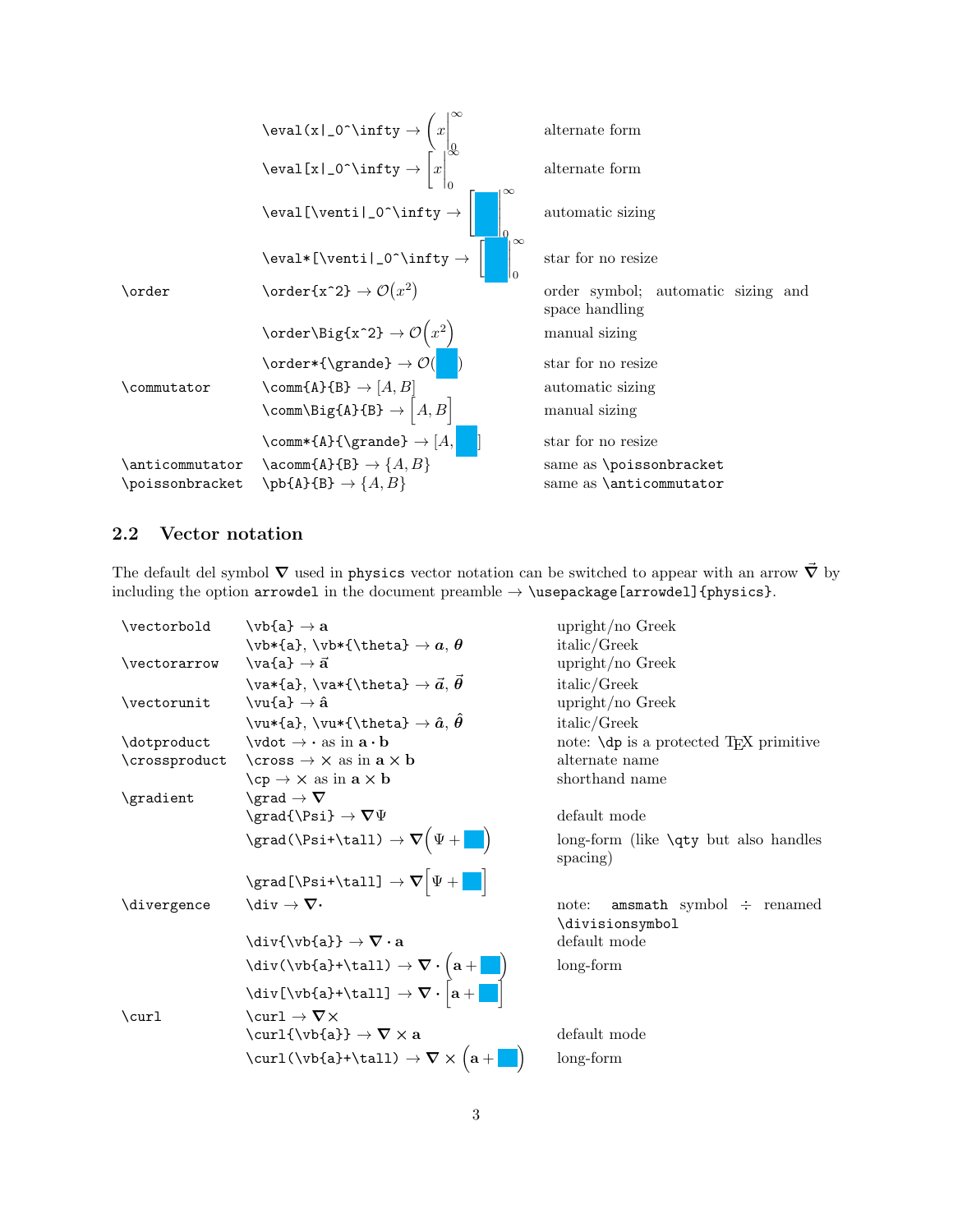$$
\text{Laplacian} \quad \text{Lvbf[a]+\tau11]} \rightarrow \nabla \times \left[ \mathbf{a} + \mathbf{b} \right]
$$
\n
$$
\text{Laplacian} \rightarrow \nabla^2
$$
\n
$$
\text{Laplacian} \rightarrow \nabla^2 \Psi
$$
\n
$$
\text{Laplacian} \rightarrow \nabla^2 \Psi
$$
\n
$$
\text{Laplacian} \rightarrow \nabla^2 \Psi + \mathbf{b} \longrightarrow \text{Long-form}
$$
\n
$$
\text{Laplacian} \rightarrow \nabla^2 \Psi + \mathbf{b} \longrightarrow \text{Long-form}
$$

#### <span id="page-3-0"></span>2.3 Operators

The standard set of trig functions is redefined in physics to provide automatic braces that behave like \qty(). In addition, an optional power argument is provided. This behavior can be switched off by including the option notrig in the preamble  $\rightarrow \text{vase}$  [notrig]{physics}.

Example trig redefinitions:

```
\sin \ \left( \right) \rightarrow \sin \left(\sin[2](x) \rightarrow \sin^2(x)
```
automatic braces; old \sin renamed \sine optional power  $\sin x \rightarrow \sin x$  can still use without an argument

The full set of available trig functions in physics includes:

```
\sin(x) \arcsin(x) \asin(x)\cos(x) \cos(x) \arccos(x) \arccos(x)\tan(x) \ \tanh(x) \ \arctan(x) \ \atan(x)\csc(x) \csc(x) \arccsc(x) \acsc(x)\text{sec}(x) \text{sech}(x) \text{arece}(x) \text{asec}(x)\cot(x) \ \cot(x) \ \arccot(x) \ \acot(x)⇒
                                                  \sin(x) \sinh(x) \arcsin(x) \sin(x)cos(x) cosh(x) arccos(x) acos(x)tan(x) tanh(x) arctan(x) atan(x)\csc(x) \operatorname{csch}(x) \operatorname{arccsc}(x) \operatorname{asc}(x)sec(x) sech(x) arcsec(x) asec(x)\cot(x) \coth(x) \arccot(x) \arctan(x)
```
The standard trig functions (plus a few that are missing in amsmath) are available without any automatic bracing under a new set of longer names:

| \sine      | \hypsine                   | \arcsine      | \asine      |
|------------|----------------------------|---------------|-------------|
| \cosine    | \hypcosine                 | \arccosine    | \acosine    |
| \tangent   | \hyptangent                | \arctangent   | \atangent   |
| \cosecant  | <i><b>\hypcosecant</b></i> | \arccosecant  | \acosecant  |
| \secant    | \hypsecant                 | \arcsecant    | \asecant    |
| \cotangent | \hypcotangent              | \arccotangent | \acotangent |

Similar behavior has also been extended to the following functions:

| $\exp($ |                               | \exponential      |
|---------|-------------------------------|-------------------|
| log(    |                               | \logarithm        |
| ln (    | old definitions $\Rightarrow$ | \naturallogarithm |
| det(    |                               | \determinant      |
| Pr(     |                               | \Probability      |
|         |                               |                   |

```
New operators:
\trace or \tr \trthinspace \qquad \trmight \tr\rho \to tr \rho also \tr(\tall) \to tr
                                                               trace; same bracing as trig functions
\Trace or \Tr \trm{\text{Tr}} \to \text{Tr} \rho alternate
\label{eq:rank} $$\rank \mathbb{M} \Rightarrow M \to \mathbb{M}\text{Perf} \left( x \right) \rightarrow \text{erf}(x) Gauss error function
\text{Res} f(z) \rightarrow \text{Res}[f(z)] residue; same bracing as trig functions
\principalvalue \pv{\int f(z) \dd{z}} \rightarrow P\int f(z) dzCauchy principal value
                    \PU{\int f(z) \ddot{\z} \} \rightarrow P.V.alternate
```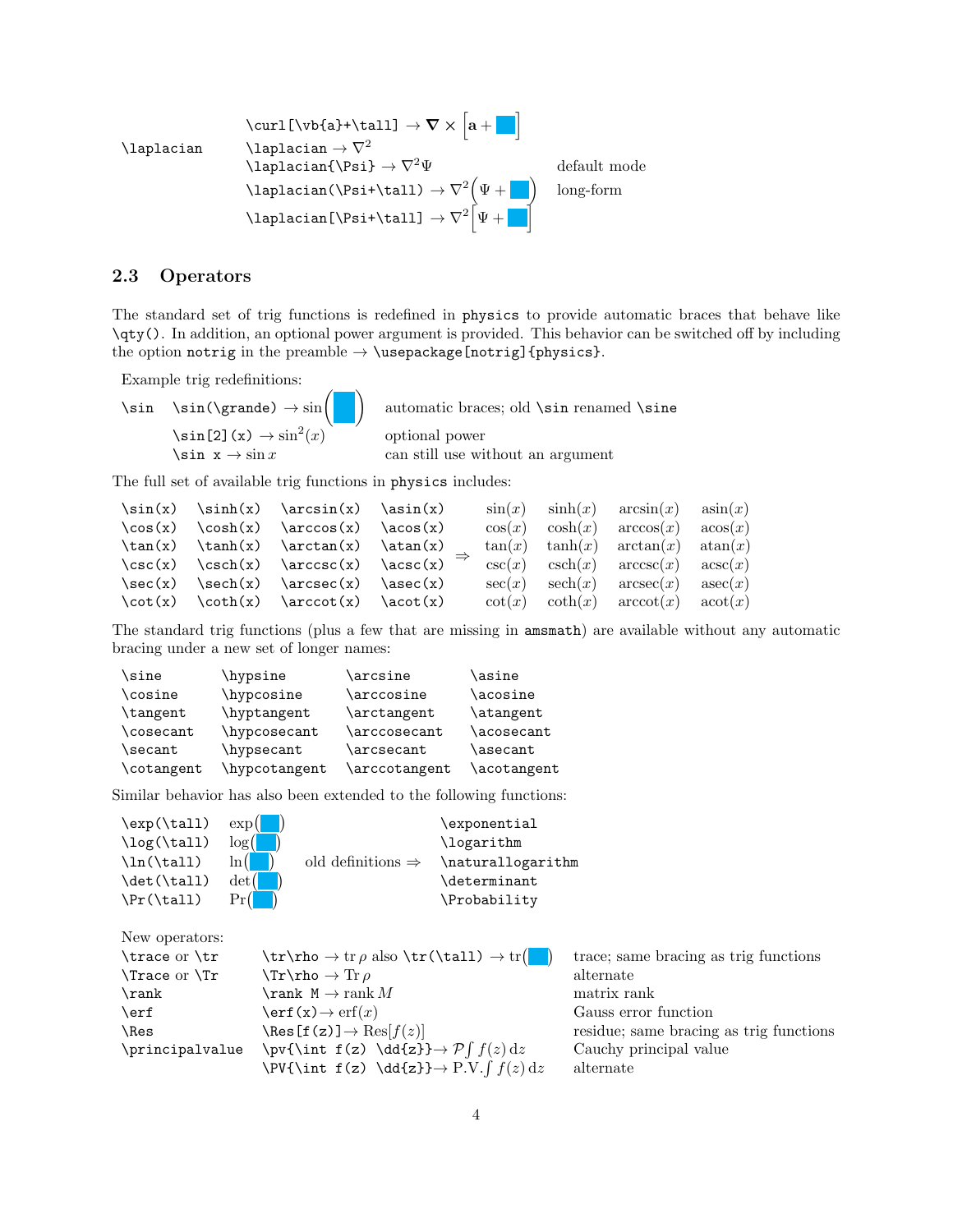| $\Re$ | $\text{Re}\{z\} \rightarrow \text{Re}\{z\}$                                                                                                                                                                                                                                                             | old \Re renamed to \real $\rightarrow \Re$ |
|-------|---------------------------------------------------------------------------------------------------------------------------------------------------------------------------------------------------------------------------------------------------------------------------------------------------------|--------------------------------------------|
| $\Im$ | $\Imes$ $\Imes$ $\Imes$ $\Imes$ $\Imes$ $\Imes$ $\Imes$ $\Imes$ $\Imes$ $\Imes$ $\Imes$ $\Imes$ $\Imes$ $\Imes$ $\Imes$ $\Imes$ $\Imes$ $\Imes$ $\Imes$ $\Imes$ $\Imes$ $\Imes$ $\Imes$ $\Imes$ $\Imes$ $\Imes$ $\Imes$ $\Imes$ $\Imes$ $\Imes$ $\Imes$ $\Imes$ $\Imes$ $\Imes$ $\Imes$ $\Imes$ $\Imes$ | old $\Im$ renamed to $\Im$ and $\Im$       |

#### <span id="page-4-0"></span>2.4 Quick quad text

This set of commands produces text in math-mode padded by \quad spacing on either side. This is meant to provide a quick way to insert simple words or phrases in a sequence of equations. Each of the following commands includes a starred version which pads the text only on the right side with \quad for use in aligned environments such as cases.

| General text:<br>\qqtext                                                                                                                                                                                                                                                                                                                     | \qq{} | \qq{word or phrase} $\rightarrow \_$ word or phrase__<br>$\qquad$ $\qquad$ $\qquad$ $\qquad$ $\qquad$ $\qquad$ $\qquad$ $\qquad$ $\qquad$ $\qquad$ $\qquad$ $\qquad$ $\qquad$ $\qquad$ $\qquad$ $\qquad$ $\qquad$ $\qquad$ $\qquad$ $\qquad$ $\qquad$ $\qquad$ $\qquad$ $\qquad$ $\qquad$ $\qquad$ $\qquad$ $\qquad$ $\qquad$ $\qquad$ $\qquad$ $\qquad$ $\qquad$ $\qquad$ $\qquad$ $\qquad$ $\qquad$ | general quick quad text with argument<br>normal mode; left and right \quad<br>starred mode; right \quad only |  |
|----------------------------------------------------------------------------------------------------------------------------------------------------------------------------------------------------------------------------------------------------------------------------------------------------------------------------------------------|-------|-------------------------------------------------------------------------------------------------------------------------------------------------------------------------------------------------------------------------------------------------------------------------------------------------------------------------------------------------------------------------------------------------------|--------------------------------------------------------------------------------------------------------------|--|
| Special macros:                                                                                                                                                                                                                                                                                                                              |       |                                                                                                                                                                                                                                                                                                                                                                                                       |                                                                                                              |  |
| $\qquad$ $\qquad$ $\qquad$ $\qquad$ $\qquad$ $\qquad$ $\qquad$ $\qquad$ $\qquad$ $\qquad$ $\qquad$ $\qquad$ $\qquad$ $\qquad$ $\qquad$ $\qquad$ $\qquad$ $\qquad$ $\qquad$ $\qquad$ $\qquad$ $\qquad$ $\qquad$ $\qquad$ $\qquad$ $\qquad$ $\qquad$ $\qquad$ $\qquad$ $\qquad$ $\qquad$ $\qquad$ $\qquad$ $\qquad$ $\qquad$ $\qquad$ $\qquad$ |       | right \quad only                                                                                                                                                                                                                                                                                                                                                                                      |                                                                                                              |  |
| $\qquad \qquad \qquad \text{c.c.}$                                                                                                                                                                                                                                                                                                           |       | complex conjugate; left and right <b>\quad</b> unless starred <b>\qcc</b> * $\rightarrow$ c.c.                                                                                                                                                                                                                                                                                                        |                                                                                                              |  |
| \qif $\rightarrow$ __ if __                                                                                                                                                                                                                                                                                                                  |       | left and right <b>\quad</b> unless starred <b>\qif</b> * $\rightarrow$ if __                                                                                                                                                                                                                                                                                                                          |                                                                                                              |  |

Similar to \qif: \qthen, \qelse, \qotherwise, \qunless, \qgiven, \qusing, \qassume, \qsince, \qlet, \qfor, \qall, \qeven, \qodd, \qinteger, \qand, \qor, \qas, \qin

## <span id="page-4-1"></span>2.5 Derivatives

The default differential symbol d which is used in \differential and \derivative can be switched to an italic form d by including the option italicdiff in the preamble  $\rightarrow$  \usepackage[italicdiff]{physics}.

| \differential      | \dd $\rightarrow$ d                                                                                                                                                                                                                                                                                                                                 |                                      |
|--------------------|-----------------------------------------------------------------------------------------------------------------------------------------------------------------------------------------------------------------------------------------------------------------------------------------------------------------------------------------------------|--------------------------------------|
|                    | $\text{dd } x \to dx$                                                                                                                                                                                                                                                                                                                               | no spacing (not recommended)         |
|                    | $\text{dd}\{x\} \rightarrow \text{d}x.$                                                                                                                                                                                                                                                                                                             | automatic spacing based on neighbors |
|                    | $\text{dd}[3]\{x\} \rightarrow d^3x$                                                                                                                                                                                                                                                                                                                | optional power                       |
|                    | $\text{dd}(\cos\theta) \rightarrow d(\cos\theta)$                                                                                                                                                                                                                                                                                                   | long-form; automatic braces          |
| <i>derivative</i>  | $\begin{align*} \n\langle dv\{x\} \rightarrow \frac{d}{dx} \\ \n\langle dv\{f\}\{x\} \rightarrow \frac{df}{dx} \\ \n\langle dv\{n\} \{f\}\{x\} \rightarrow \frac{d^n f}{dx^n} \n\end{align*}$                                                                                                                                                       | one argument                         |
|                    |                                                                                                                                                                                                                                                                                                                                                     | two arguments                        |
|                    |                                                                                                                                                                                                                                                                                                                                                     | optional power                       |
|                    | $\forall \forall x \in \mathbb{Z} \setminus \mathbb{Z}$ (\grande) $\rightarrow \frac{d}{dx}$                                                                                                                                                                                                                                                        | long-form; automatic braces, spacing |
|                    |                                                                                                                                                                                                                                                                                                                                                     | inline form using \flatfrac          |
| \partialderivative | $\forall x \forall f f f x \rightarrow df/dx$<br>$\forall p \forall g f x \rightarrow \frac{\partial}{\partial x}$<br>$\forall p \forall g f f f x \rightarrow \frac{\partial}{\partial x}$<br>$\forall p \forall g f f f f x \rightarrow \frac{\partial}{\partial x}$<br>$\forall p \forall g f f f f f x \rightarrow \frac{\partial}{\partial x}$ | alternate name                       |
|                    |                                                                                                                                                                                                                                                                                                                                                     | shorthand name                       |
|                    |                                                                                                                                                                                                                                                                                                                                                     | two arguments                        |
|                    |                                                                                                                                                                                                                                                                                                                                                     | optional power                       |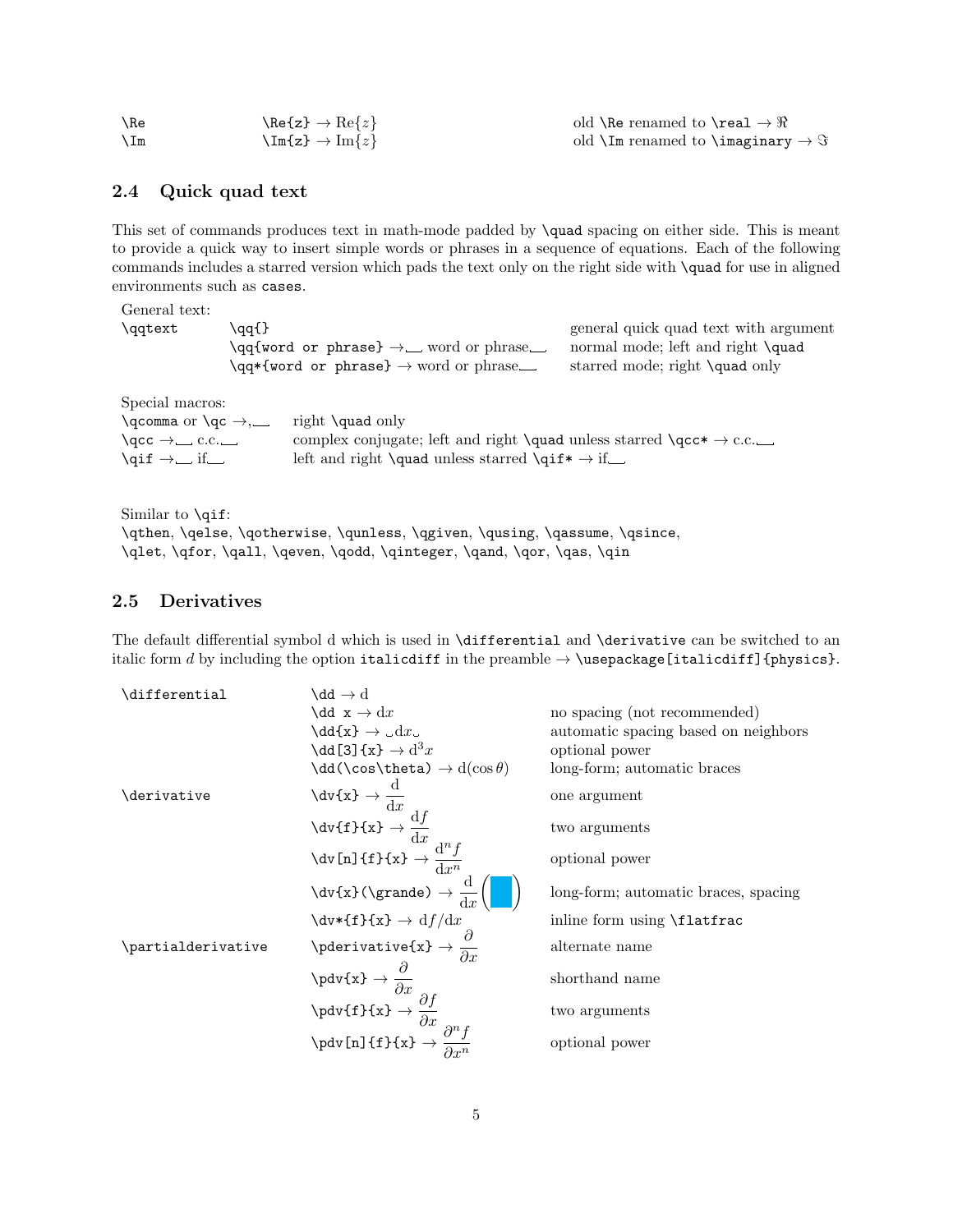\pdv{x}(\grande) → ∂ ∂x long-form \pdv{f}{x}{y} → ∂ 2f ∂x∂y mixed partial \pdv\*{f}{x} → ∂f/∂x inline form using \flatfrac \variation \var{F[g(x)]} → δF[g(x)] functional variation (works like \dd) \var(E-TS) → δ(E − T S) long-form \functionalderivative \fdv{g} → δ δg functional derivative (works like \dv) \fdv{F}{g} → δF δg \fdv{V}(E-TS) → δ δV (<sup>E</sup> <sup>−</sup> T S) long-form \fdv\*{F}{x} → δF/δx inline form using \flatfrac

#### <span id="page-5-0"></span>2.6 Dirac bra-ket notation

The following collection of macros for Dirac notation contains two fundamental commands, \bra and \ket, along with a set of more specialized macros which are essentially combinations of the fundamental pair. The specialized macros are both useful and descriptive from the perspective of generating physics code, however, the fundamental commands are designed to contract with one another algebraically when appropriate and are thus suggested for general use. For instance, the following code renders correctly<sup>[1](#page-5-1)</sup>

 $\bar{\phi}\ket{\psi} \rightarrow \alpha$  as opposed to  $\langle \phi | \psi \rangle$ 

whereas a similar construction with higher-level macros will not contract in a robust manner

\bra{\phi}\dyad{\psi}{\xi}  $\rightarrow$   $\phi$ |  $|\psi\rangle\langle$  .

On the other hand, the correct output can be generated by sticking to the fundamental commands,

\bra{\phi}\ket{\psi}\bra{\xi}  $\rightarrow$   $\langle \phi | \psi \rangle$ 

allowing the user to type out complicated quantum mechanical expressions without worrying about bra-ket contractions. That being said, the high-level macros do have a place in convenience and readability, as long as the user is aware of rendering issues that may arise due to an absence of automatic contractions.



<span id="page-5-1"></span><sup>&</sup>lt;sup>1</sup>Note the lack of a space between the bra and ket commands. This is necessary is order for the bra to find the corresponding ket and form a contraction.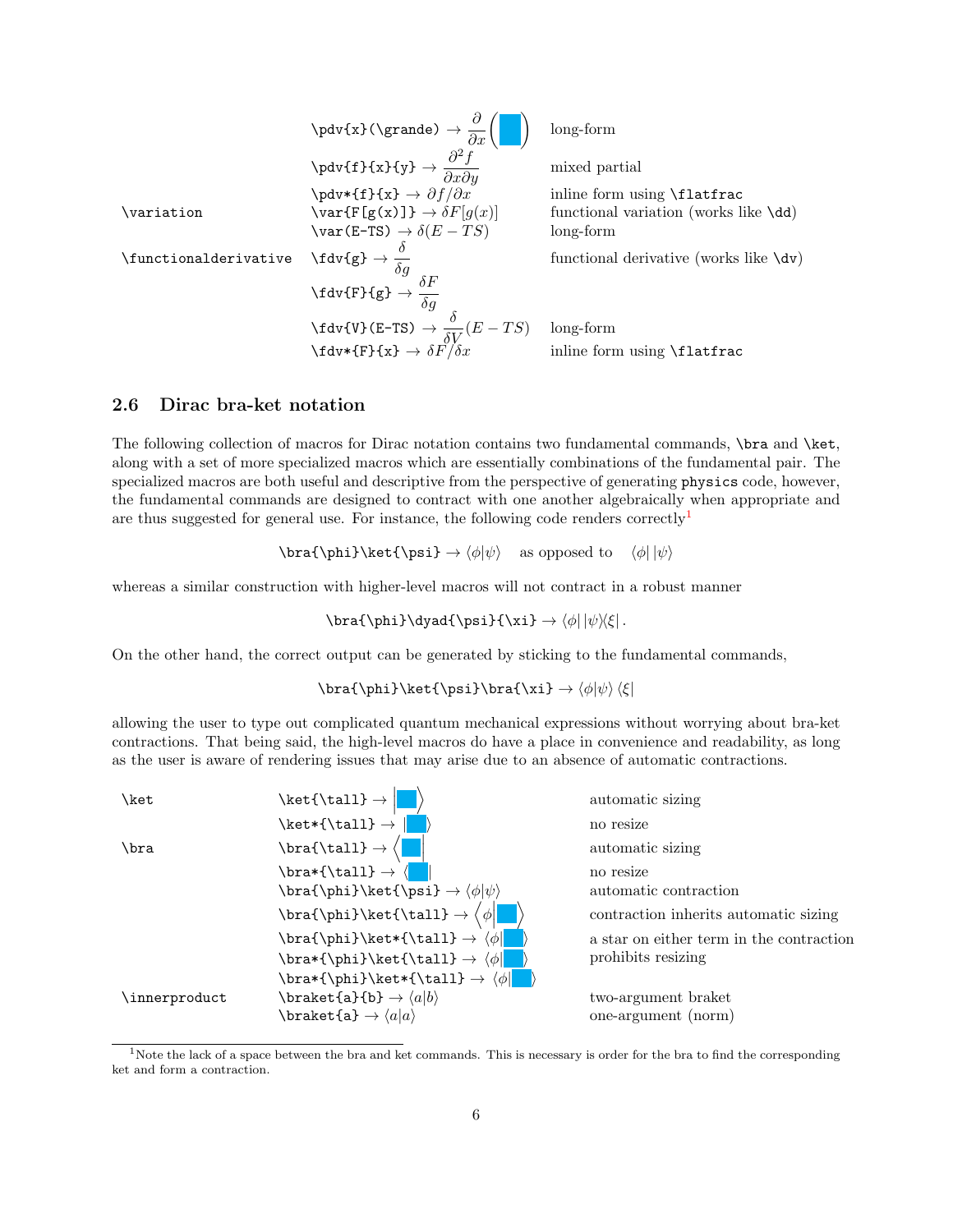

#### <span id="page-6-0"></span>2.7 Matrix macros

The following matrix macros produce unformatted rows and columns of matrix elements for use as separate matrices as well as blocks within larger matrices. For example, the command \identitymatrix{2} which has also has the shortcut  $\in$  12 produces the elements of a 2 × 2 identity matrix  $\frac{1}{0}$  0 without braces or grouping. This allows the command to also be used within another matrix, as in:

| \begin{pmatrix}                          |                                       |
|------------------------------------------|---------------------------------------|
| $\{2\} \ \\ a \ \& \ b$<br>$\Rightarrow$ | $\begin{bmatrix} 0 & 1 \end{bmatrix}$ |
| \end{pmatrix}                            |                                       |

To specify elements on the right of left sides of our  $\langle \mathbf{m} \cdot \mathbf{r} \rangle$  sub-matrix we use the grouping command \matrixquantity or \mqty to effectively convert \imat{2} into a single matrix element of a larger matrix:

| \begin{pmatrix}                                   |                                                        |  |
|---------------------------------------------------|--------------------------------------------------------|--|
| \mqty{\imat{2}} & \mqty{a\\b} \\ \mqty{c & d} & e | $\begin{pmatrix} 1 & 0 & a \\ 0 & 1 & b \end{pmatrix}$ |  |
| $\end{frac}$                                      | $\begin{pmatrix} c & d & e \end{pmatrix}$              |  |

The extra  $\text{matrix}$  groups were required in this case in order to get the a and b elements to behave as a single element, since \mqty{\imat{2}} also acts like a single matrix element (the same can be said of the grouped  $c$  and  $d$  elements). Finally, the outermost pmatrix environment could have also been replaced with the physics macro \mqty(), allowing the above example to be written on one line:

$$
\label{lem:opt} $$\mqty(\mqty{\limat{2}} & \mqty{a\\b} \\\ \nqty{c & d} & e) \Rightarrow \begin{pmatrix} \frac{2}{b} & \mqty{a}\\b & \mqty{c} & d \} & e \end{pmatrix} \quad \begin{pmatrix} \frac{1}{b} & \frac{1}{b} & \frac{1}{b} & \frac{1}{b} & \frac{1}{b} & \frac{1}{b} & \frac{1}{b} & \frac{1}{b} & \frac{1}{b} & \frac{1}{b} & \frac{1}{b} & \frac{1}{b} & \frac{1}{b} & \frac{1}{b} & \frac{1}{b} & \frac{1}{b} & \frac{1}{b} & \frac{1}{b} & \frac{1}{b} & \frac{1}{b} & \frac{1}{b} & \frac{1}{b} & \frac{1}{b} & \frac{1}{b} & \frac{1}{b} & \frac{1}{b} & \frac{1}{b} & \frac{1}{b} & \frac{1}{b} & \frac{1}{b} & \frac{1}{b} & \frac{1}{b} & \frac{1}{b} & \frac{1}{b} & \frac{1}{b} & \frac{1}{b} & \frac{1}{b} & \frac{1}{b} & \frac{1}{b} & \frac{1}{b} & \frac{1}{b} & \frac{1}{b} & \frac{1}{b} & \frac{1}{b} & \frac{1}{b} & \frac{1}{b} & \frac{1}{b} & \frac{1}{b} & \frac{1}{b} & \frac{1}{b} & \frac{1}{b} & \frac{1}{b} & \frac{1}{b} & \frac{1}{b} & \frac{1}{b} & \frac{1}{b} & \frac{1}{b} & \frac{1}{b} & \frac{1}{b} & \frac{1}{b} & \frac{1}{b} & \frac{1}{b} & \frac{1}{b} & \frac{1}{b} & \frac{1}{b} & \frac{1}{b} & \frac{1}{b} & \frac{1}{b} & \frac{1}{b} & \frac{1}{b} & \frac{1}{b} & \frac{1}{b} & \frac{1}{b} & \frac{1}{b} & \frac{1}{b} & \frac{1}{b} & \frac{1}{b} & \frac{1}{b} & \frac{1}{b} & \frac{1}{b} & \frac{1}{b} & \frac{1}{b} & \frac{1}{b
$$